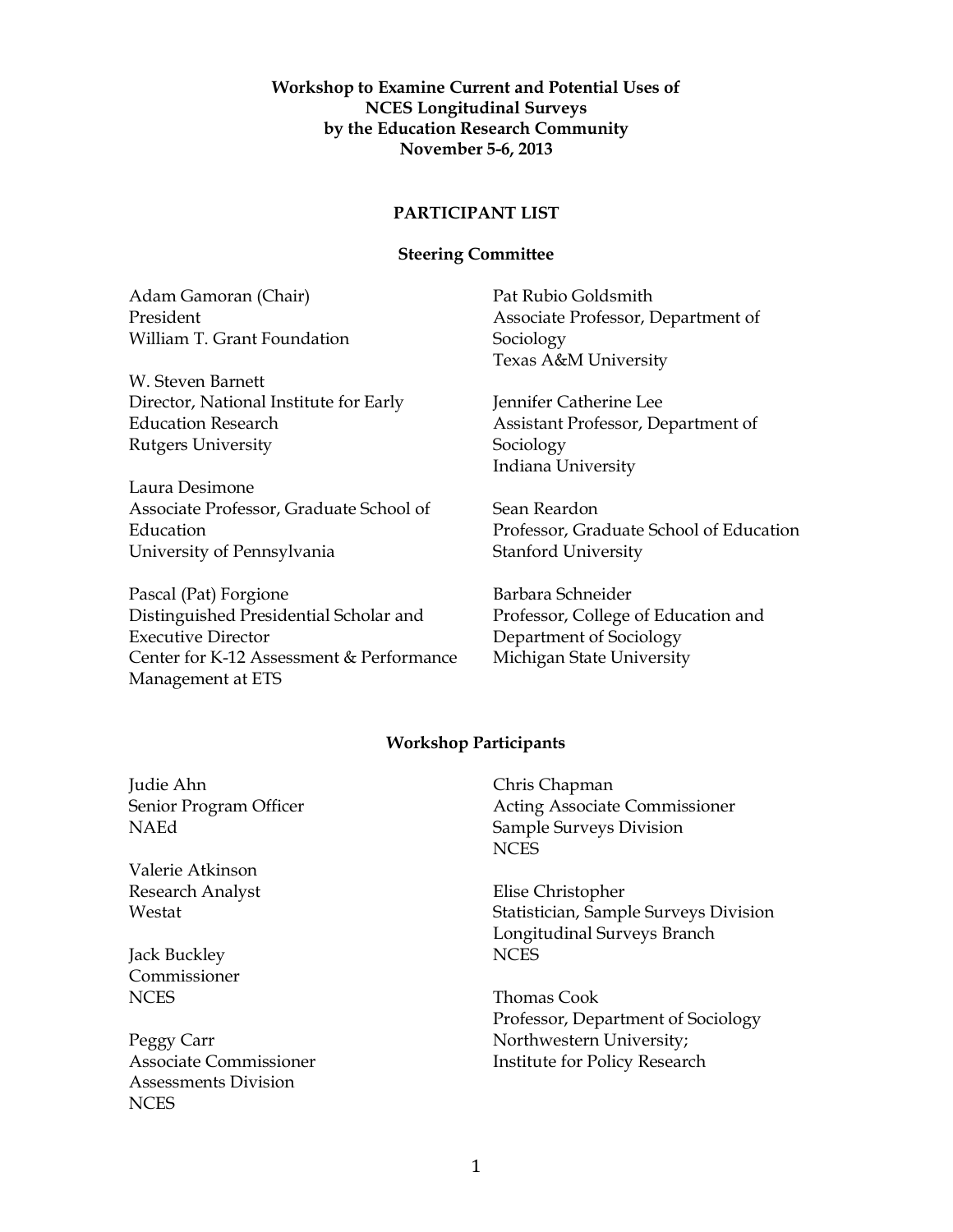Dorothyjean Cratty Associate Research Scientist, Administrative Data Division: State Longitudinal Data Systems Branch NCES

Sarah Crissey Research Scientist, Sample Surveys Division: Longitudinal Surveys Branch **NCES** 

Jenny DeMonte Associate Director for Education Research Center for American Progress

Susan Dynarski Professor, School of Public Policy, School of Education, & Department of Economics University of Michigan

John Easton Director IES

Dorothy Espelage Professor, College of Education University of Illinois, Champaign

Michael Feuer Dean, Graduate School of Education and Human Development George Washington University; President, NAEd

Carolyn Fidelman Research Scientist, Sample Surveys Division: Longitudinal Surveys Branch NCES

Regan Ford Staff Associate NAEd

Deborah Gorman-Smith Professor, School of Social Service Administration University of Chicago

Pam Grossman Professor, Graduate School of Education Stanford University

Robert Hanna Senior Education Policy Analyst Center for American Progress

Jane Hannaway Director, CALDER; Vice President, American Institutes for Research

Grace Kena Education Statistician, Annual Reports and Information **NCES** 

Susanna Loeb Professor, Graduate School of Education Stanford University

Jill McCarroll Education Statistician, Sample Surveys Division: Longitudinal Surveys Branch **NCES** 

Daniel McGrath Program Director, International Activities Program **NCES** 

Kata Mihaly Economist RAND Corporation

Kristin Moore Senior Scholar Child Trends

Chandra Muller Professor, Department of Sociology University of Texas at Austin